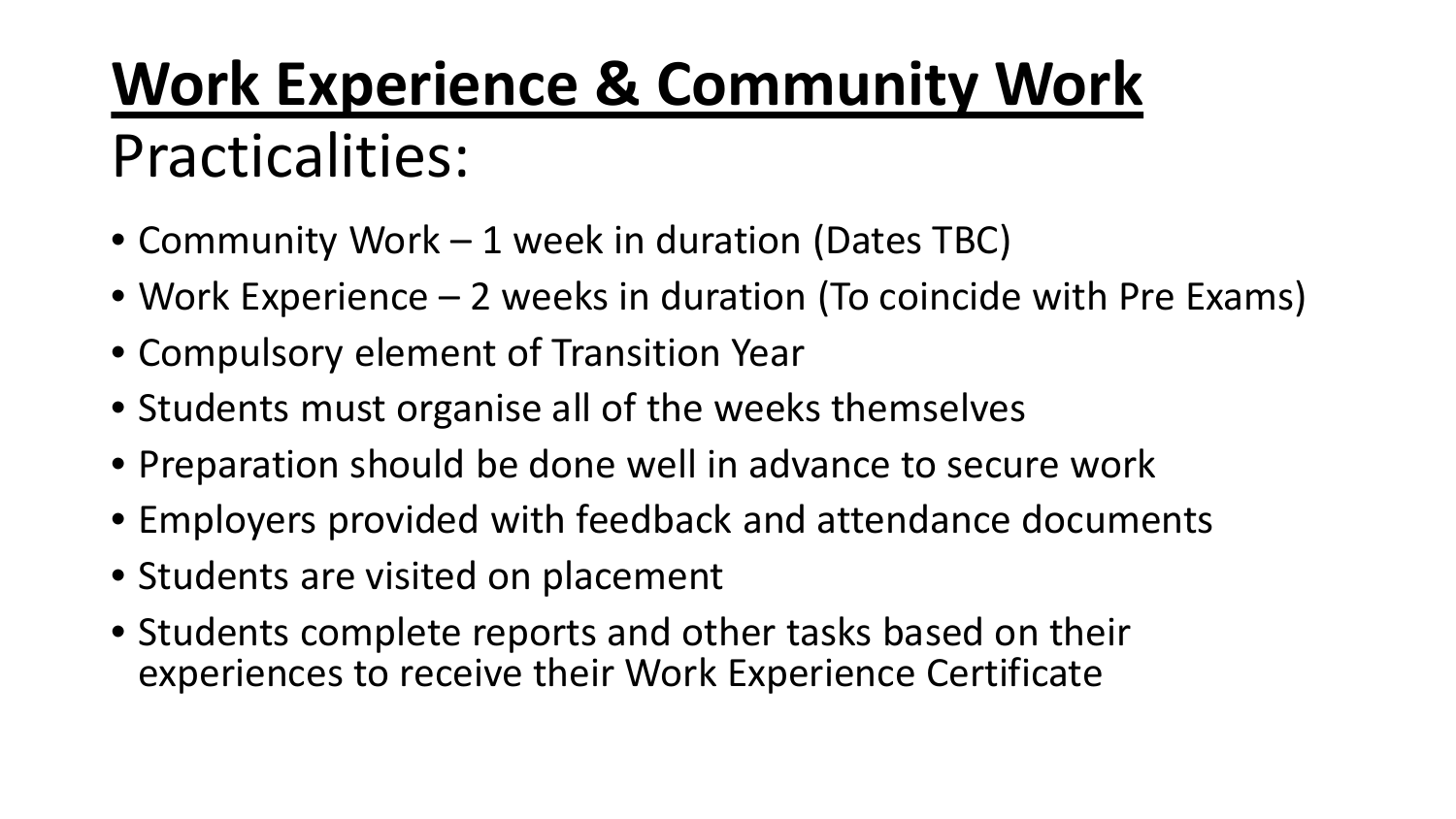## Benefits of work experience:

- Practice in preparing CV and cover letter/emails
- Encourages communication between student and potential employers
- Fosters maturity and ability to deal with other people
- Rewards students with a sense of achievement
- Allows students to gain perspective on the world of work
- Provides a valuable opportunity to observe potential career choices
- Helps students select appropriate subjects for Leaving Cert
- Provides a wealth of experience for those who will soon be undertaking interviews for college
- Forges links with the wider community which benefits both students and the school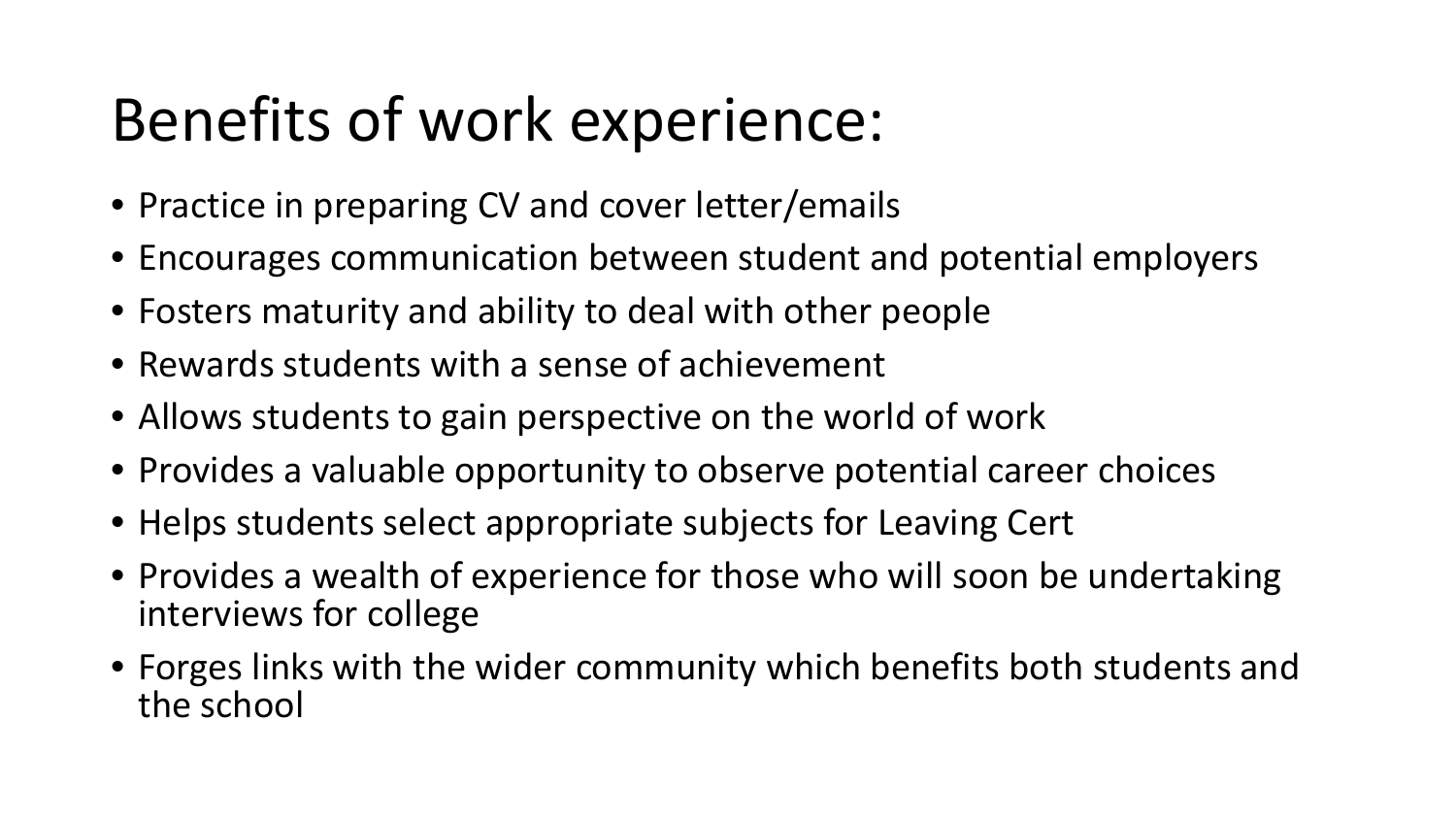## Potential Pitfall to Avoid:

- Despite efforts the student is unable to secure a work experience placement
- The placement is not deemed suitable by the school
- The placement is outside of the dates permitted by the school
- Student does not engage with the process
- Student selects work experience only with a view to obtaining future summer employment
- Student is unable to secure adequate hours in chosen location
- Student does not commit to attending placement as directed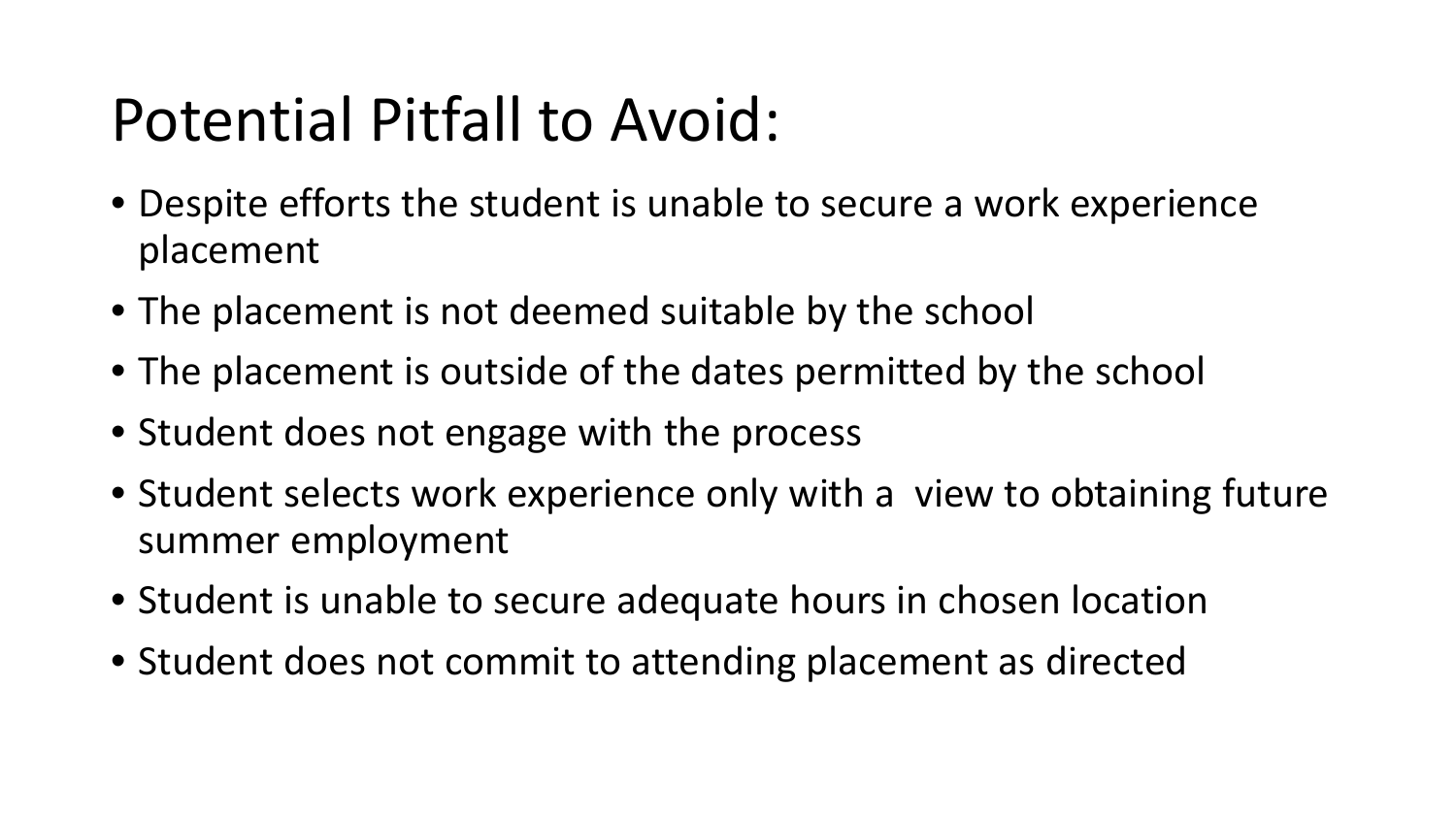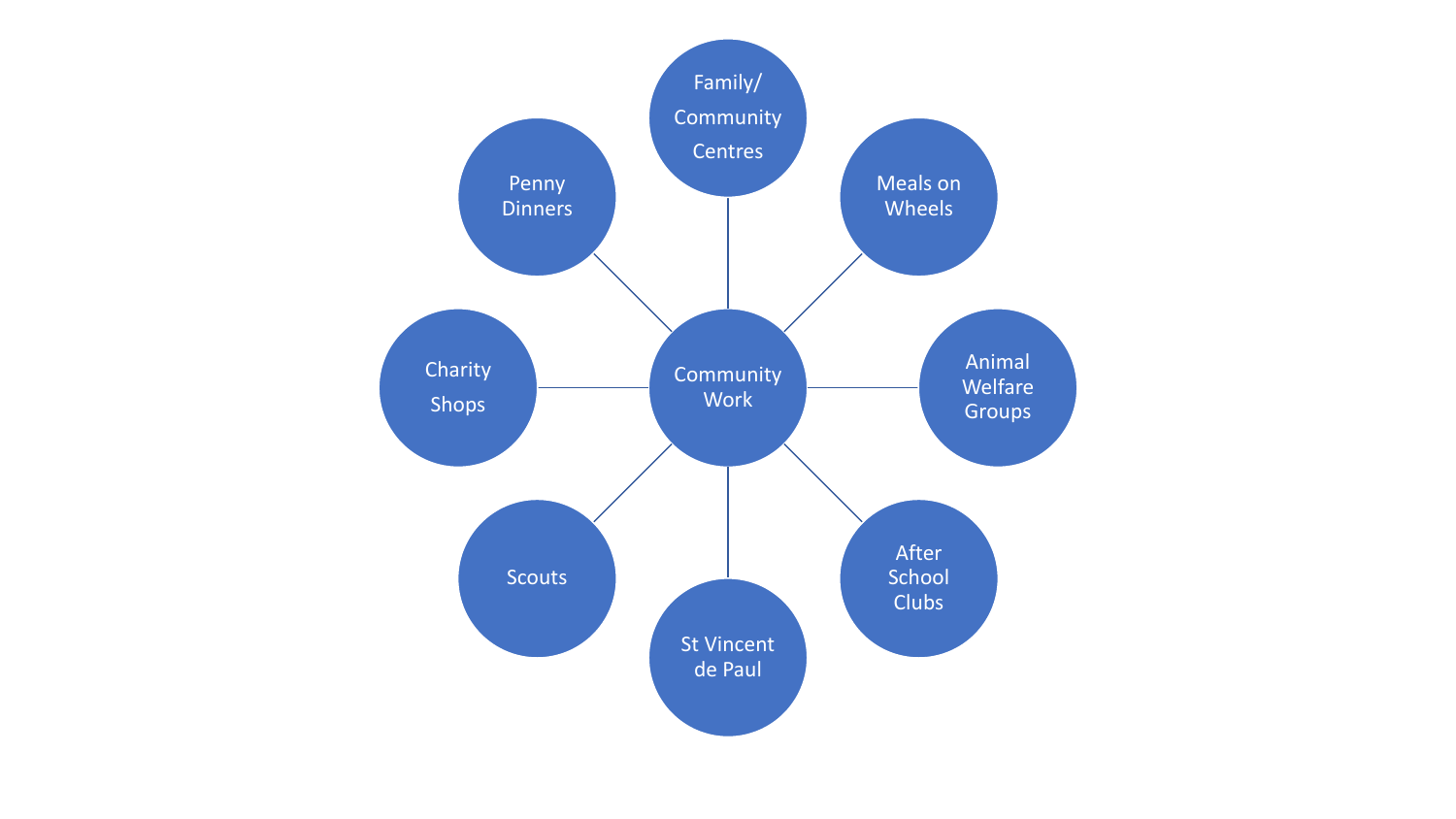